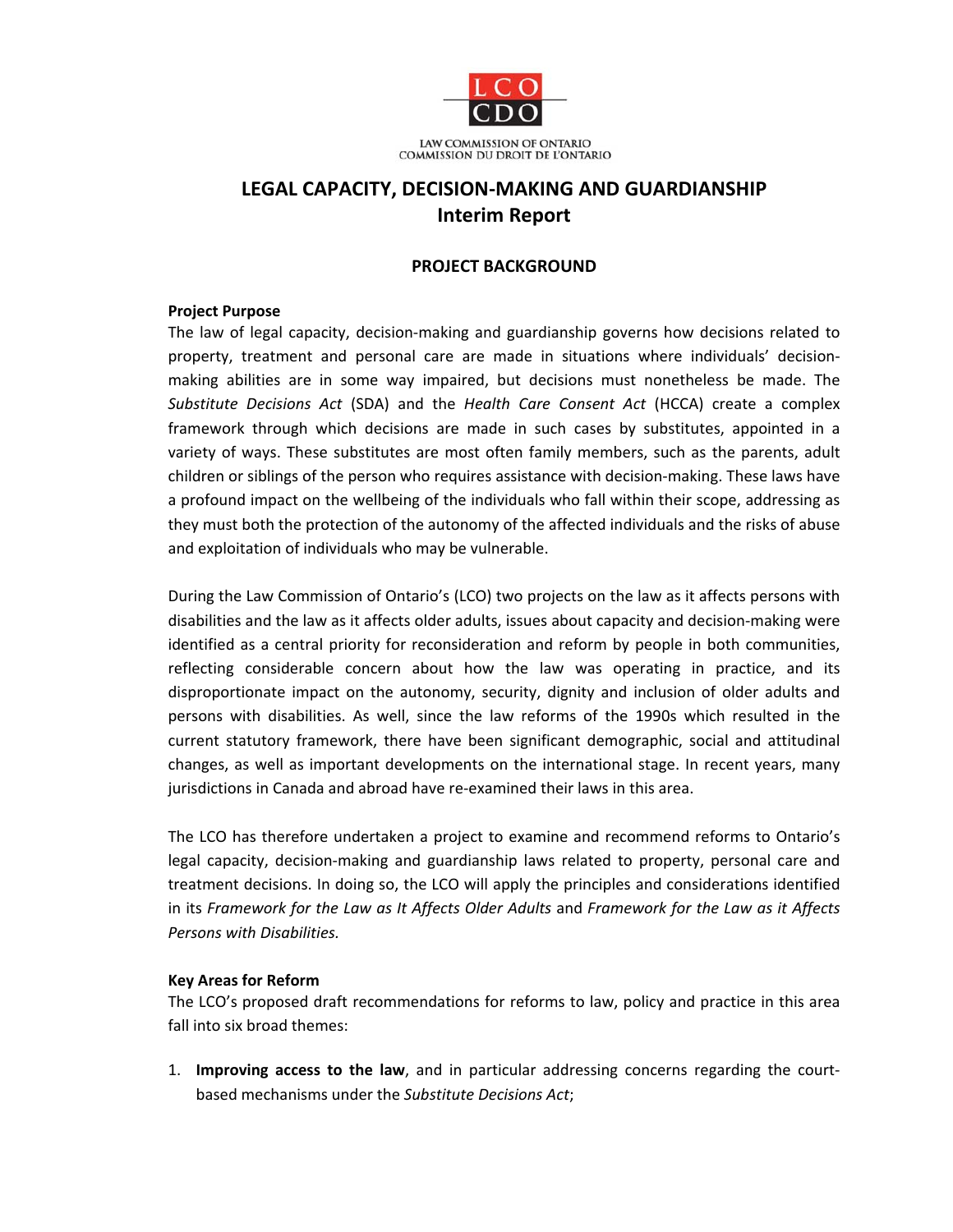- 2. **Promoting understanding of the law** among those directly affected by the law, family members and others who are acting as substitute decision-makers, and the professionals and service providers who must apply it in the course of their responsibilities;
- 3. **Strengthening the protection of rights under the** *Health Care Consent Act* by improving the quality of assessments and the provision of rights information to those found legally incapable;
- 4. **Reducing inappropriate intervention** by providing more options to persons who cannot make decisions independently, and creating more flexible and limited types of appointments;
- 5. **Increasing accountability and transparency for personal appointments**, so as to address widespread concerns regarding abuse and misuse use of powers of attorney; and
- 6. **Enabling greater choice of substitute decision‐makers**, in response to the needs of the growing number of individuals who do not have family or close friends who are able, willing and have the skills to take on this important role.

## **What We Have Done So Far**

- The LCO formed a project Advisory Group that includes representatives from government, adjudicative bodies, the legal community, service providers, academics and experts, and a wide range of community and advocacy organizations.
- In 2013, the LCO conducted extensive preliminary consultations in order to identify the scope of the project, including interviews with approximately 70 individuals from a diversity of experiences and perspectives.
- As well as conducting considerable internal research, the LCO commissioned research papers from experts in the field on issues related to this project. Four of these expert papers have been publicly released and are available on the LCO's website.
- In mid‐2015, the LCO released a comprehensive *Discussion Paper* outlining issues and options for reform, together with a much shorter *Summary of Issues for Consultation.*
- Throughout the summer and fall of 2015, the LCO conducted extensive public consultation, holding 30 focus groups, receiving written submissions and consultation questionnaires, and holding a full‐day consultation event for diverse stakeholders. In all the LCO heard from approximately 600 individuals and organizations.

## **The** *Interim Report*

The LCO has now released a thorough *Interim Report*, which analyzes issues in this area of the law, reviews feedback and information received through our public consultation and research, and proposes draft recommendations for reform to law, policy and practice in this area. It is accompanied by a much shorter *Summar*y *of Issues and Proposed Recommendations*, which provides a brief overview of the key issues raised in the project, and of the LCO's proposed recommendations.